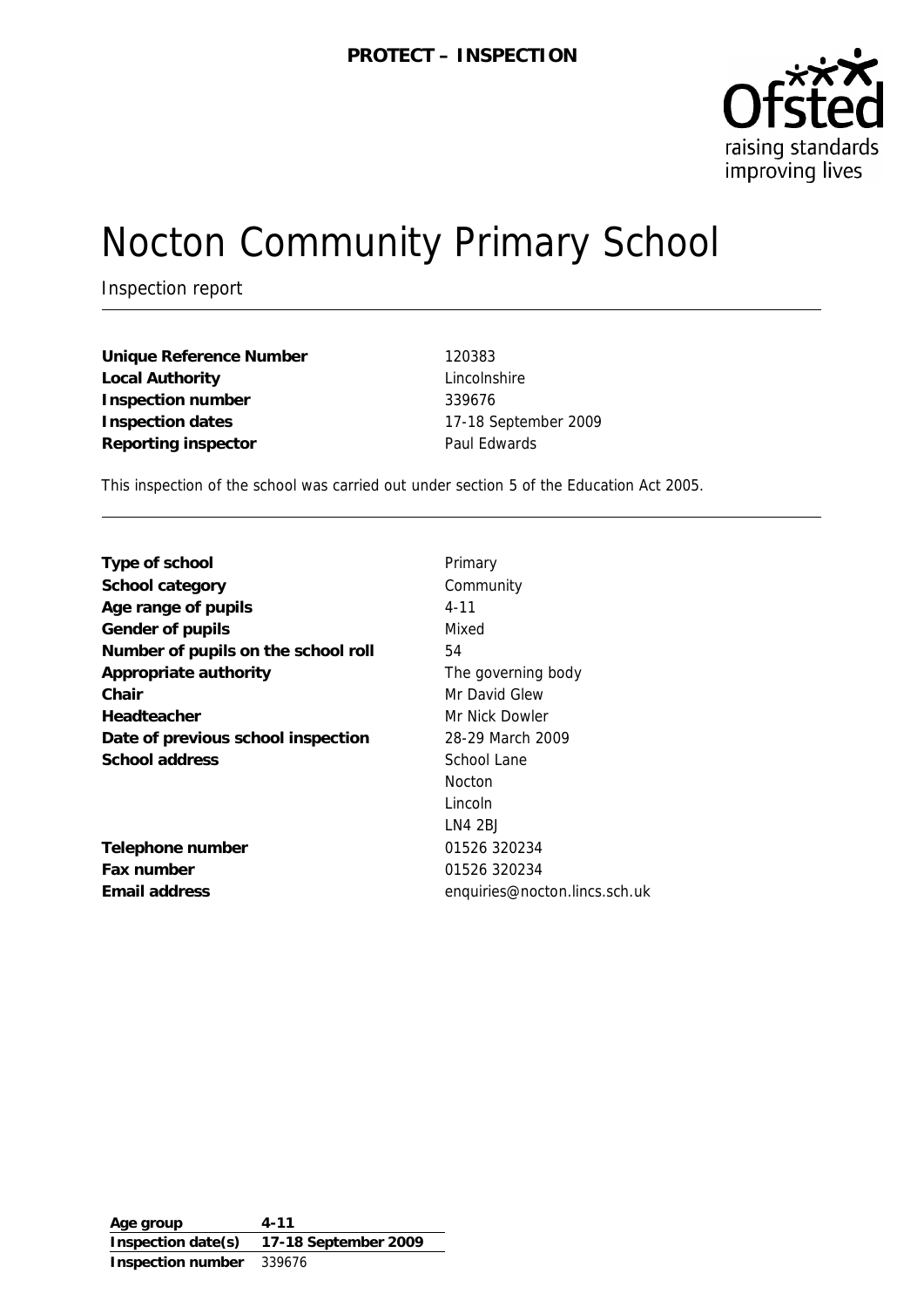# **Introduction**

This inspection was carried out by two additional inspectors. The inspectors visited nine lessons, and held meetings with staff, governors and pupils. They observed the school's work, and looked at documentation including the school improvement plan, the tracking of pupils' progress, attendance data and individual education plans of pupils with special educational needs and/or disabilities. In addition to the 29 parental questionnaires, a sample of pupils completed a written questionnaire and a staff survey was also conducted.

The inspection team reviewed many aspects of the school's work. It looked in detail at the following:

- whether boys achieve as well as they should in their writing
- the attainment of girls in mathematics, particularly at Key Stage 2
- the effectiveness of teachers' planning for those pupils with special educational needs and/or disabilities
- the school's planning to ensure pupils' understanding and awareness of the social and cultural diversity of people.

# **Information about the school**

Nocton is a small school that serves a small rural community. Pupil mobility is high, due to some parents being involved in seasonal work and others being attached to the nearby RAF station. The proportion of pupils eligible for free school meals is well below the national average. Almost all pupils are from White British backgrounds. Almost a quarter of the pupils are identified as having special educational needs and/or disabilities which is above the national average.

At the beginning of this term, the headteacher has become part-time and a deputy headteacher has been appointed to work two and a half days a week. A new teacher also commenced at the beginning of the term.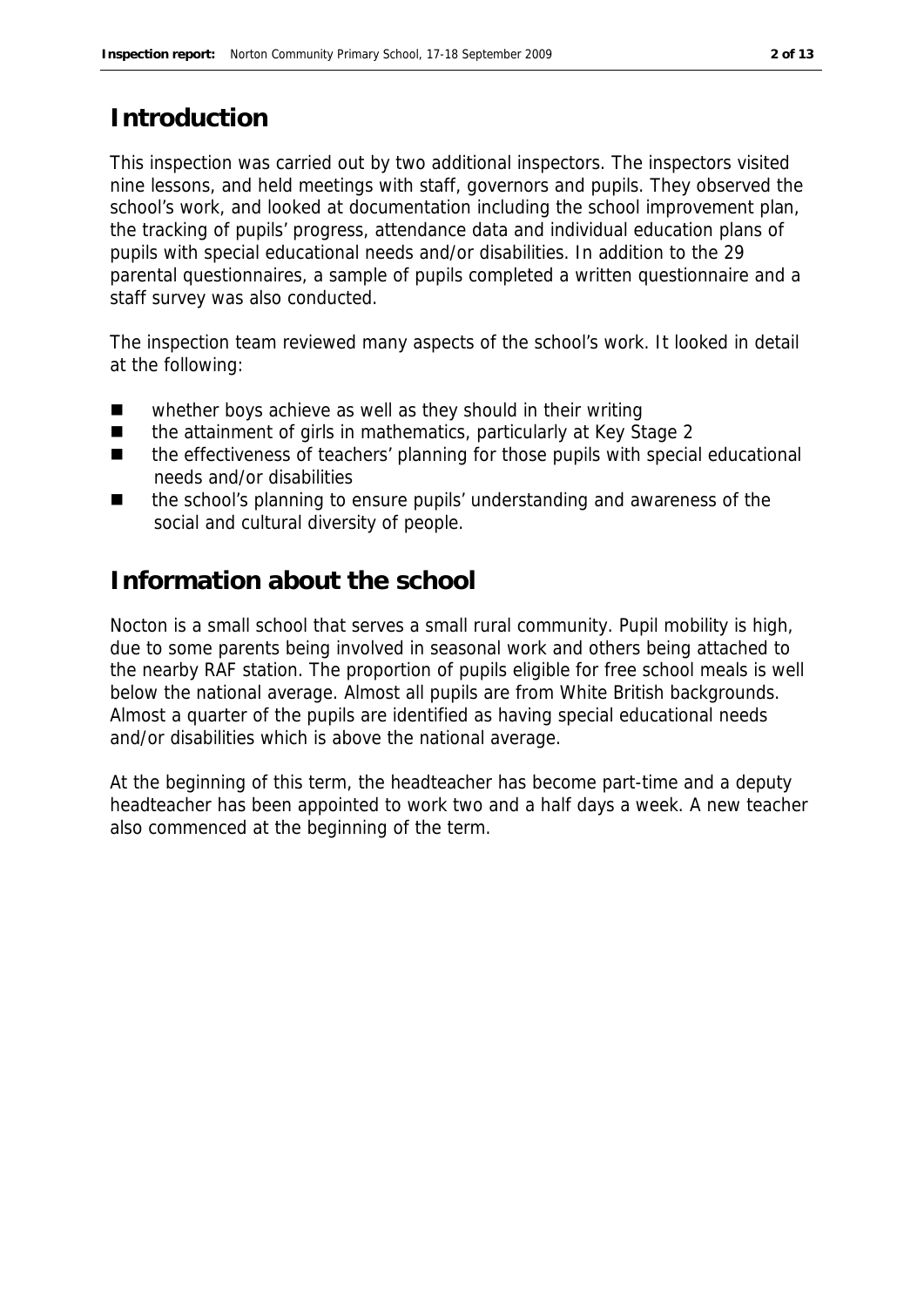# **Inspection judgements**

| Overall effectiveness: how good is the school?  |  |
|-------------------------------------------------|--|
| The school's capacity for sustained improvement |  |

## **Main findings**

The overwhelming majority of parents are rightly very pleased with the good education provided for their children. The key factors contributing to the school's continuing success are the:

- effective support and good teaching in the Early Years Foundation Stage ensuring the children make a good start to their schooling
- good behaviour of pupils in lessons because teachers ensure work is interesting
- consistently good teaching that ensures pupils achieve well and attain standards that are above average
- qood care and support enabling pupils to feel safe and secure
- good support for those pupils with special educational needs and/or disabilities, enabling them to make progress in line with their peers
- $\blacksquare$  developing links with other schools that provide more able pupils with more challenging opportunities.

The good progress made by pupils is the result of the leadership's careful analysis of the performance of each child. A dip in attainment two years ago has been addressed effectively so that the above average results seen in national tests in 2009 are on course to being matched again this year. The most notable successes are with those pupils who struggle with their reading and writing. The school makes very effective use of outside agencies to help in the diagnosis of pupils' problems and to help it identify the way forward. As a result, the school provides very well targeted support for these pupils. Differences in attainment between boys and girls in the main subjects of English, mathematics and science are minimal and are usually due to the individual performance of pupils rather than the groups.

Following the previous inspection the school made a concerted effort to improve the quality of pupils' writing and has had considerable success. However, it rightly recognises that it can be improved further. While teachers are providing pupils with opportunities to practise their writing skills in other subjects, some pupils occasionally lose time to write in unnecessarily listening to all of the teachers' introduction. The teachers' use of assessment is generally good, although occasionally, particularly in writing, it could be a little sharper so that it matches the learning objectives for the lesson more closely.

The school's leaders, including the governors, evaluate its work effectively. They have made effective use of data to determine where its strengths and weaknesses lie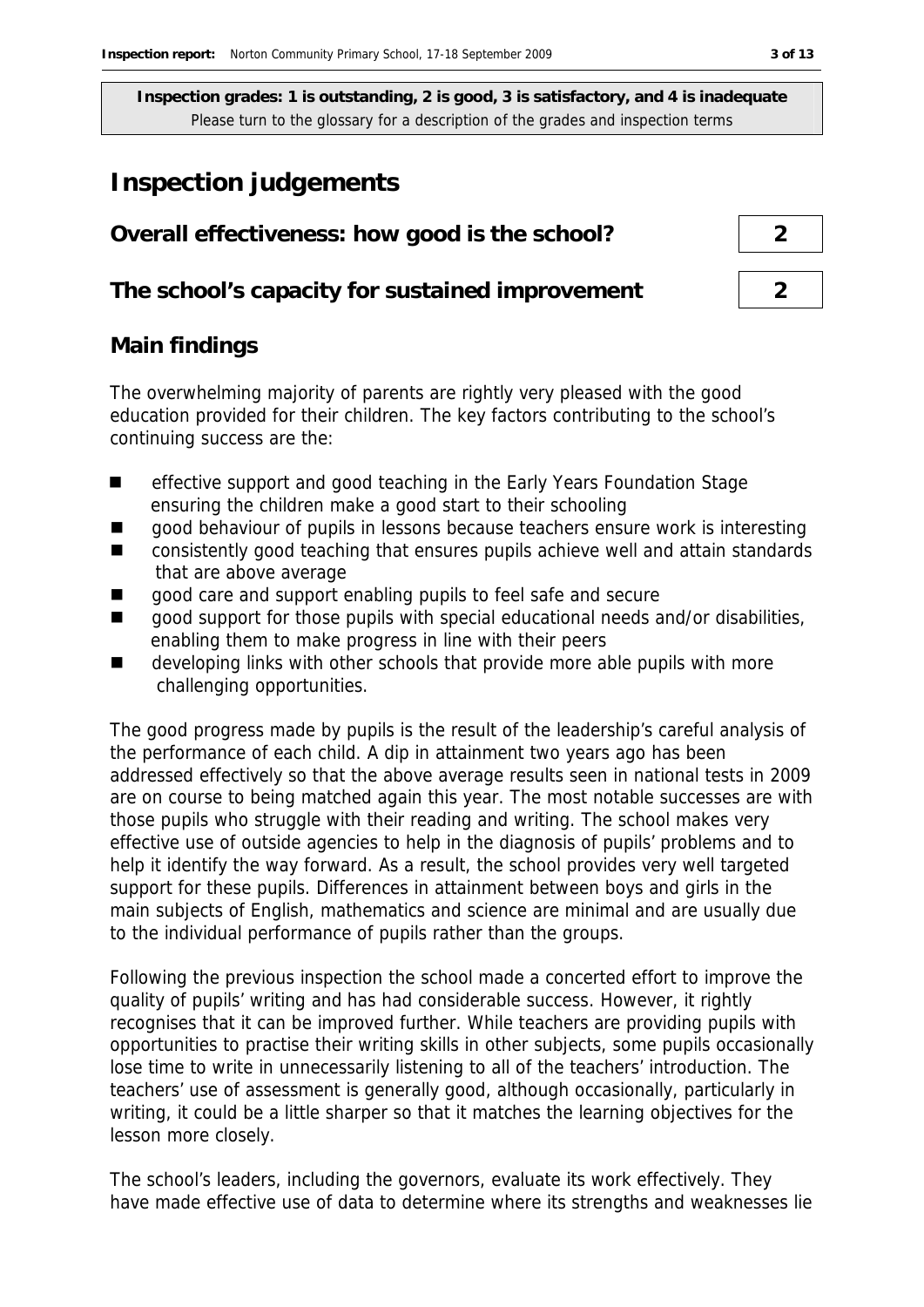and have used the findings to implement strategies to ensure it continues to improve. The introduction of a computerised system to track how well pupils are doing is enabling the school to react more quickly to variations in pupils' performance. The governors and headteacher have taken effective steps to ensure changes to the leadership structure will enable the school to sustain its improvement. The leadership is aware of the pupils' limited interaction with people from other backgrounds in this country and has made some attempts to address this. However, it has not yet fully evaluated the impact of its actions and adapted its curriculum to ensure these attempts have a positive impact.

**What does the school need to do to improve further?**

- Raise attainment in writing by:
	- ensuring learning objectives are linked more closely to the pupils' individual learning targets
	- providing opportunities for some pupils to commence writing tasks without listening to the whole of the teachers' introduction.
- Improve the pupils' understanding of the different backgrounds of people in this country by evaluating and planning the school's provision.

## **Outcomes for individuals and groups of pupils 2**

Apart from a slight dip in 2008, attainment at the end of Year 6 in national tests has typically been at or above the national average. The effective strategies introduced resulted in good improvements in 2009 and a similar picture is emerging for those pupils currently in Year 6. The work seen during the inspection shows that pupils are generally attaining standards that are above those seen nationally. Children enter the Reception class with skills and abilities similar to those expected for their age. The good progress they make here is maintained throughout the rest of the school. In most of the lessons observed, pupils made good progress. Their enjoyment for learning is a considerable factor in this progress. For example, in a Year 5 and 6 literacy lesson, pupils really delved in to the backgrounds and characters of fictional detectives to enhance their ability to write in this genre.

Pupils' reading skills are good. Effective partnerships with parents have resulted in good advice being taken on board to help them support their children. This has been particularly effective for those pupils who find reading more challenging and many make rapid progress. Where there is apparent underachievement, by either boys or girls, this is almost always due to the performance of individuals. Pupils who enter the school at times other than those that are normal for entry are provided with good support, enabling them to settle quickly and make good progress.

Almost without exception, pupils say they enjoy coming to school. This is seen in their regular attendance and punctuality and in their consistently good behaviour.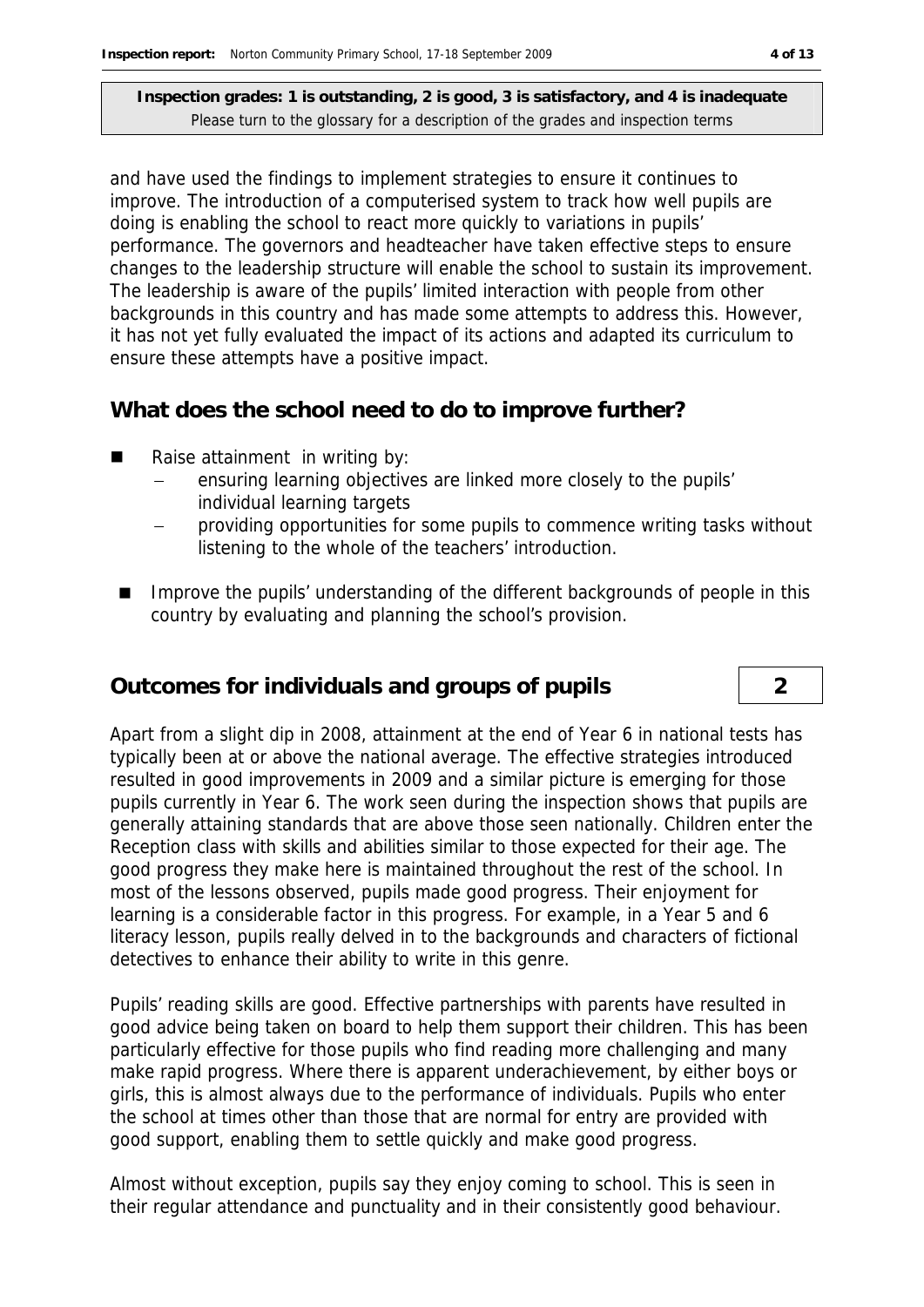They are mostly attentive in lessons and sensible when outside in the playground. They feel safe and indicate that bullying is a rare occurrence and that incidents are dealt with effectively. Pupils are keen to take on responsibility, for example, planning and looking after the school environment. Keeping healthy is a key feature for the school and almost three quarters of the school population enter the area crosscountry event, performing most creditably.

These are the grades for pupils' outcomes

| Pupils' achievement and the extent to which they enjoy their learning                                                     |                |
|---------------------------------------------------------------------------------------------------------------------------|----------------|
| Taking into account:                                                                                                      |                |
| Pupils' attainment <sup>1</sup>                                                                                           | $\mathfrak{D}$ |
| The quality of pupils' learning and their progress                                                                        | $\mathfrak{D}$ |
| The quality of learning for pupils with special educational needs and/or disabilities<br>and their progress               | $\mathfrak{D}$ |
| The extent to which pupils feel safe                                                                                      | $\mathcal{P}$  |
| Pupils' behaviour                                                                                                         | $\mathcal{P}$  |
| The extent to which pupils adopt healthy lifestyles                                                                       | $\overline{2}$ |
| The extent to which pupils contribute to the school and wider community                                                   | $\mathcal{P}$  |
| The extent to which pupils develop workplace and other skills that will<br>contribute to their future economic well-being |                |
| Taking into account:                                                                                                      |                |
| Pupils' attendance <sup>1</sup>                                                                                           |                |
| The extent of pupils' spiritual, moral, social and cultural development                                                   | 2              |

## **How effective is the provision?**

-

Teachers regularly assess how well pupils are doing and use the information when planning lessons. Overall, this is effective in ensuring activities are planned at the right level. However, occasionally, teachers do not always make the best use of the information to ensure the pupils' individual learning targets are sufficiently challenging. Teachers are good at questioning pupils, encouraging them to respond thoughtfully. Teachers make very good use of learning support assistants, enabling them to play a valuable role in supporting those pupils with special educational needs and/or disabilities. As a result, these pupils do well. Throughout the school, teachers make learning enjoyable and this encourages pupils to try hard.

The otherwise satisfactory curriculum is enriched by a good range of visits, visitors and clubs. Pupils particularly enjoy visits to places such as Lincoln Cathedral and listening to professional musicians. The school has sought to enhance opportunities for gifted and talented pupils and has linked with three local primary schools to share

<sup>&</sup>lt;sup>1</sup> The grades for attainment and attendance are: 1 is high; 2 is above average; 3 is broadly average; and 4 is low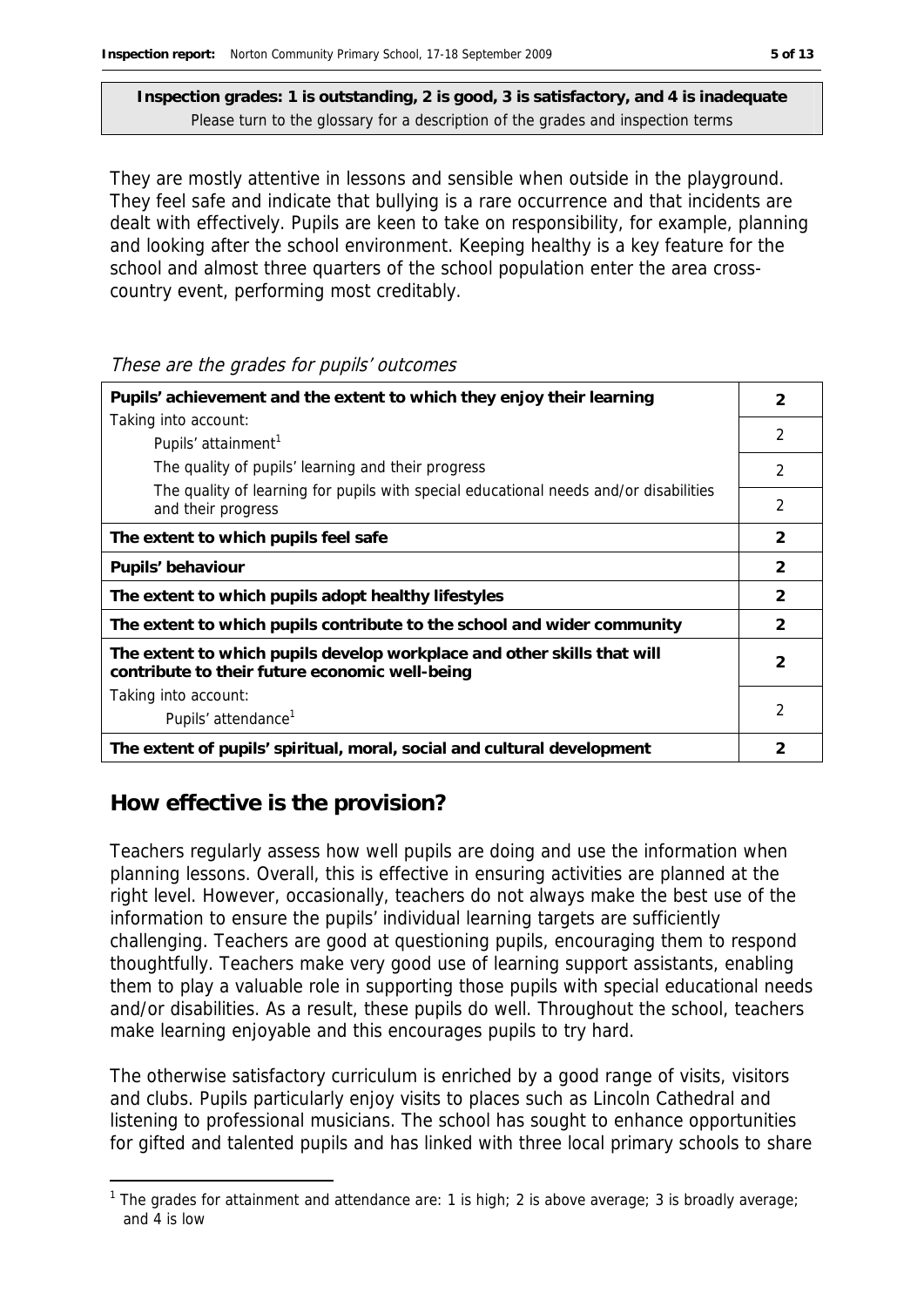expertise, facilities and resources and this is having a good impact. The school also effectively joins with schools in its cluster to provide enrichment days for music, sports and the arts. It is at an early stage of developing its creative curriculum and acknowledges that pupils' awareness of other cultures in this country is underdeveloped.

#### These are the grades for the quality of provision

| The quality of teaching                                                                                    |  |
|------------------------------------------------------------------------------------------------------------|--|
| Taking into account:                                                                                       |  |
| The use of assessment to support learning                                                                  |  |
| The extent to which the curriculum meets pupils' needs, including, where<br>relevant, through partnerships |  |
| The effectiveness of care, guidance and support                                                            |  |

### **How effective are leadership and management?**

The leadership has an accurate view of the quality of teaching and learning. New teachers have been quickly assimilated into the staff and there is already a strong feeling that all staff are pulling together. Morale is high and there is a determination to raise standards further and ensure all pupils attain their potential. The development of tracking procedures has enabled the school to very quickly identify which pupils are doing well and those who are falling behind. The small number of pupils in each cohort has enabled the leadership to redirect resources accordingly. While the governors are very proud of school's family and caring atmosphere, they are acutely aware of the importance of ensuring pupils still perform well and they are effective in challenging the leadership to ensure this happens. Good links with outside agencies ensures good guidance for those pupils with special educational needs and/or disabilities.

The procedures for safeguarding and to ensure the health and safety of pupils are comprehensive. There is a good personal, social and health programme which ensures pupils have a good understanding of how to stay safe. The effectiveness of the way that the school promotes equal opportunities is seen in the equally good progress that all groups of students enjoy.

There are good links with the church and local community. The school is aware of the need to provide pupils with a greater understanding of different cultures and backgrounds. Good links have been established with schools in Italy and London but, as yet, the leadership have not evaluated the impact of these links to establish the impact on the pupils' understanding.

These are the grades for leadership and management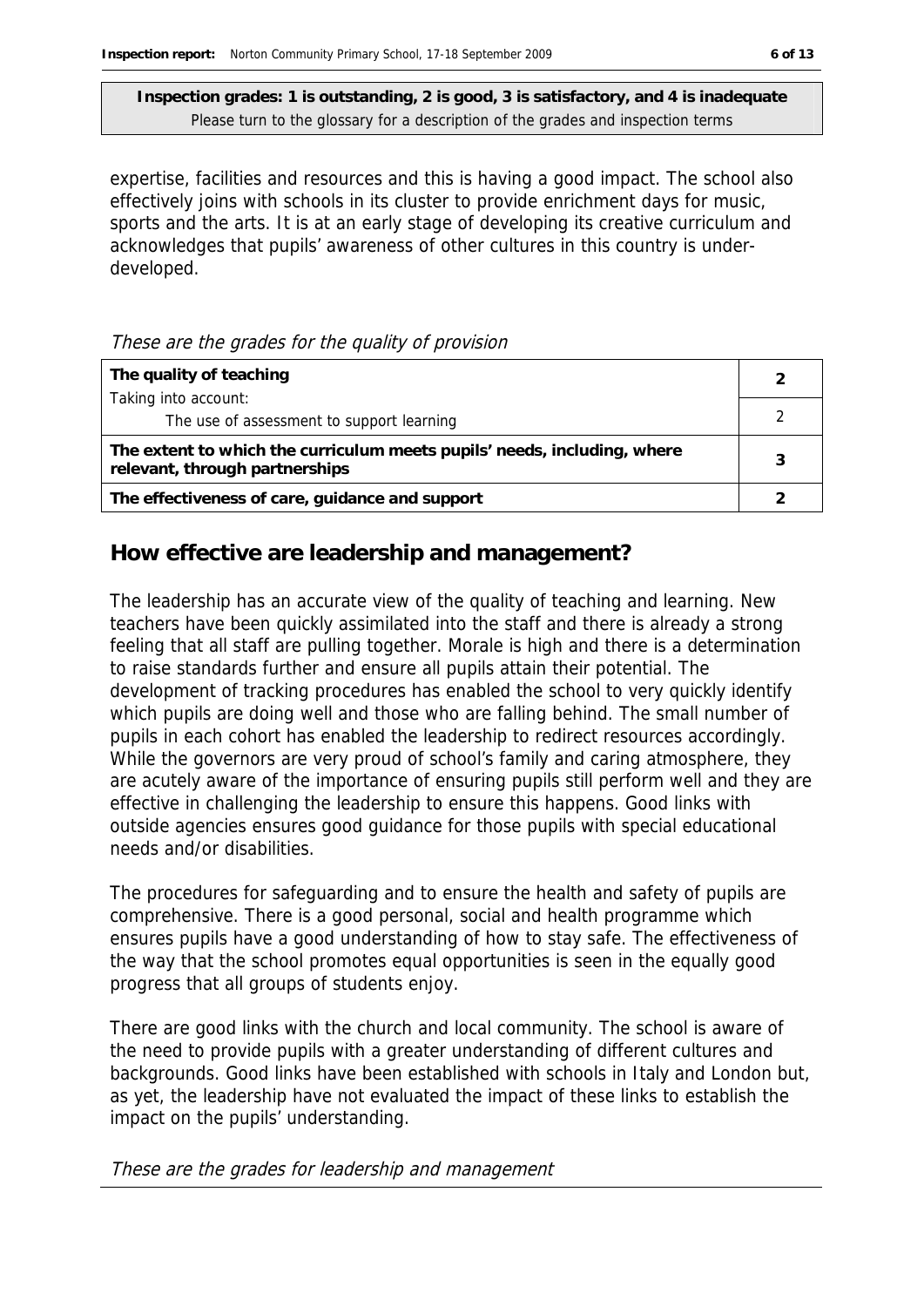| The effectiveness of leadership and management in embedding ambition and<br>driving improvement                                                                     |               |
|---------------------------------------------------------------------------------------------------------------------------------------------------------------------|---------------|
| Taking into account:                                                                                                                                                |               |
| The leadership and management of teaching and learning                                                                                                              | 2             |
| The effectiveness of the governing body in challenging and supporting the<br>school so that weaknesses are tackled decisively and statutory responsibilities<br>met | $\mathcal{P}$ |
| The effectiveness of the school's engagement with parents and carers                                                                                                | 2             |
| The effectiveness of partnerships in promoting learning and well-being                                                                                              | $\mathcal{P}$ |
| The effectiveness with which the school promotes equality of opportunity and<br>tackles discrimination                                                              | $\mathcal{P}$ |
| The effectiveness of safeguarding procedures                                                                                                                        | 2             |
| The effectiveness with which the school promotes community cohesion                                                                                                 | 3             |
| The effectiveness with which the school deploys resources to achieve value for<br>money                                                                             | $\mathcal{P}$ |

# **Early Years Foundation Stage**

Parents are rightly very happy with the start their children make in the Reception class and feel they are kept well informed of their progress. Children usually enter the school with skills and abilities that are similar to those expected for their age. The good progress they make ensures that on entry to Year 1 most attain standards that are above average. Assessment procedures are good and enable the teacher to provide a closely tailored programme for the children. The record of their progress, recorded in the 'learning journey', provides a clear picture of the consistently good progress in all areas of learning. A new outside learning environment has been created and this provides an added dimension for the children's learning. However, the teacher recognises the need to identify how it can be used more effectively through opportunities for 'free flow sessions'. Well-planned activities provide opportunities for children to develop their social skills, and their independence, and children are happy, content and very confident. The new Early Years Foundation Stage coordinator has just taken on the responsibility but there is clear evidence that the facility is being managed effectively.

These are the grades for the Early Years Foundation Stage

| Overall effectiveness of the Early Years Foundation Stage                    |  |
|------------------------------------------------------------------------------|--|
| Taking into account:                                                         |  |
| Outcomes for children in the Early Years Foundation Stage                    |  |
| The quality of provision in the Early Years Foundation Stage                 |  |
| The effectiveness of leadership and management of the Early Years Foundation |  |
| Stage                                                                        |  |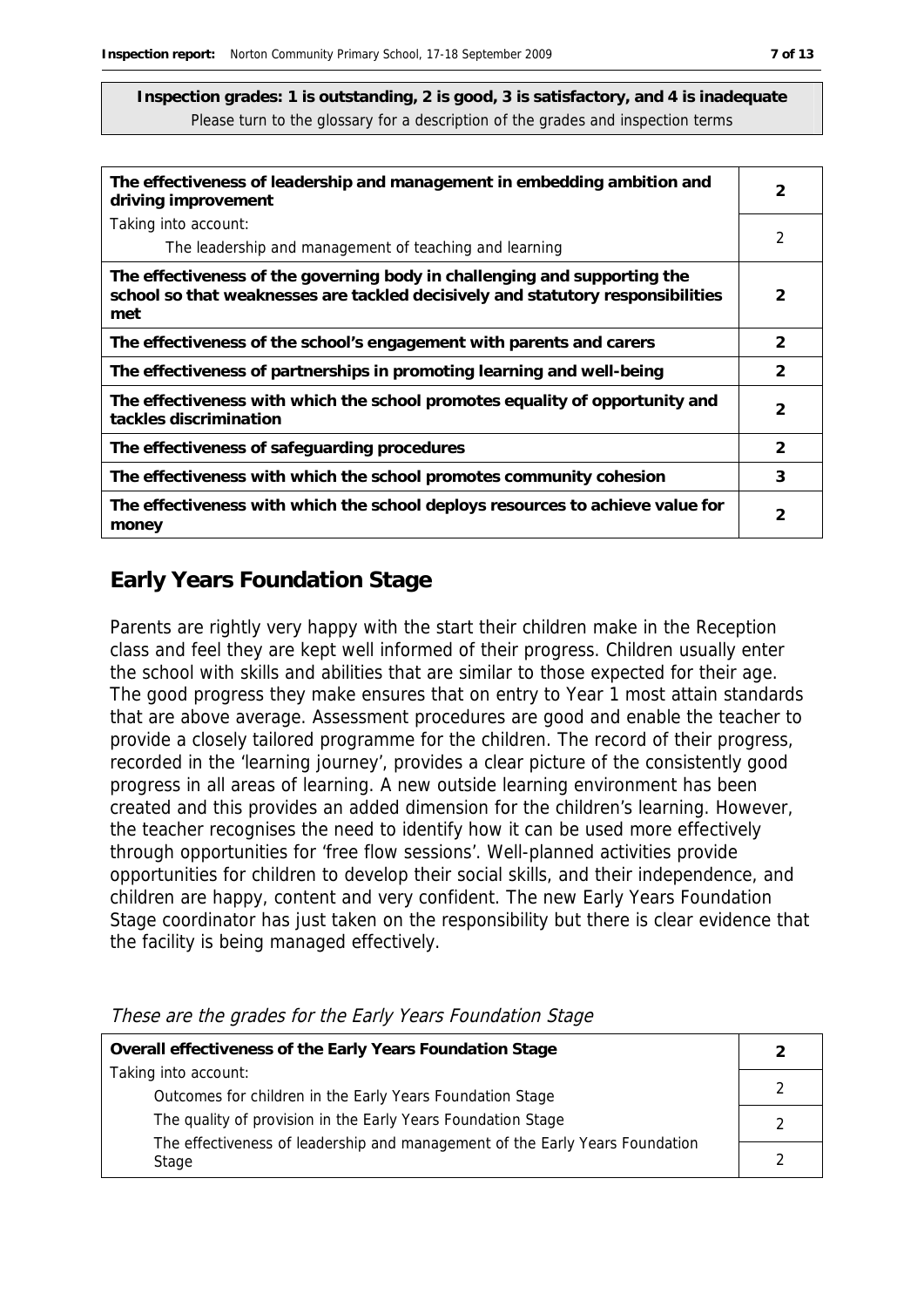### **Views of parents and carers**

Most parents are very happy with the education provided for their children. The views of one parent are typical when commenting, 'My daughter has gone through the school and has loved every minute. She has thrived with the work set, enjoyed all the teachers and is entering her final years a very positive and happy child with a love for learning.' A very small number of parents had concerns regarding behaviour but there was no evidence seen during the inspection to support their concerns.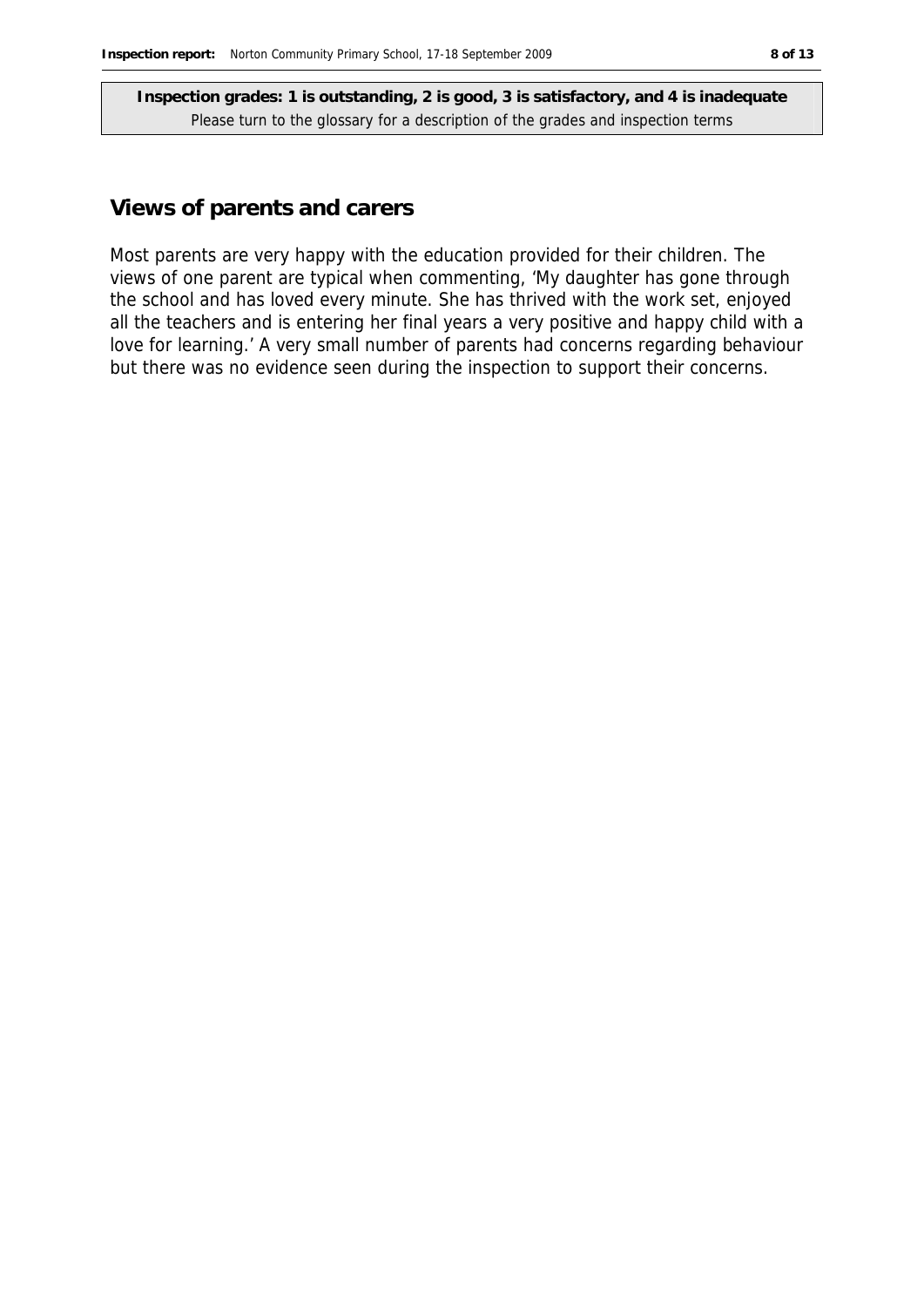#### **Responses from parents and carers to Ofsted's questionnaire**

Ofsted invited all the registered parents and carers of pupils registered at Nocton Community Primary School to complete a questionnaire about their views of the school.

In the questionnaire, parents and carers were asked to record how strongly they agreed with 12 statements about the school.

The inspector received 29 completed questionnaires by the end of the on-site inspection. In total, there are 54 pupils registered at the school.

| Statements                                                                                                                                                                                                                                              | Strongly<br>agree |    | Agree |    | Disagree     |             | Strongly<br>disagree |             |
|---------------------------------------------------------------------------------------------------------------------------------------------------------------------------------------------------------------------------------------------------------|-------------------|----|-------|----|--------------|-------------|----------------------|-------------|
|                                                                                                                                                                                                                                                         | Total             | %  | Total | %  | Total        | %           | Total                | %           |
| My child enjoys school                                                                                                                                                                                                                                  | 22                | 76 | 7     | 24 | $\mathbf 0$  | 0           | $\mathbf 0$          | $\mathbf 0$ |
| The school keeps my child<br>safe                                                                                                                                                                                                                       | 27                | 76 | 6     | 21 | 1            | 3           | $\mathbf 0$          | $\mathbf 0$ |
| The school informs me about<br>my child's progress                                                                                                                                                                                                      | 17                | 59 | 9     | 31 | 1            | 3           | $\mathbf{1}$         | 3           |
| My child is making enough<br>progress at this school                                                                                                                                                                                                    | 14                | 48 | 14    | 48 | 1            | 3           | $\mathbf 0$          | $\mathbf 0$ |
| The teaching is good at this<br>school                                                                                                                                                                                                                  | 14                | 48 | 14    | 48 | 1            | 3           | 0                    | $\mathbf 0$ |
| The school helps me to<br>support my child's learning                                                                                                                                                                                                   | 14                | 48 | 14    | 48 | $\Omega$     | $\Omega$    | $\mathbf{1}$         | 3           |
| The school helps my child to<br>have a healthy lifestyle                                                                                                                                                                                                | 19                | 66 | 9     | 31 | $\mathbf{1}$ | 3           | $\overline{0}$       | $\mathbf 0$ |
| The school makes sure that<br>my child is well prepared for<br>the future (for example<br>changing year group,<br>changing school, and for<br>children who are finishing<br>school, entering further or<br>higher education, or entering<br>employment) | 13                | 45 | 14    | 48 | 1            | 3           | $\Omega$             | $\mathbf 0$ |
| The school meets my child's<br>particular needs                                                                                                                                                                                                         | 15                | 52 | 13    | 45 | 1            | 3           | 0                    | $\mathbf 0$ |
| The school deals effectively<br>with unacceptable behaviour                                                                                                                                                                                             | 11                | 38 | 17    | 59 | $\Omega$     | $\Omega$    | 1                    | 3           |
| The school takes account of<br>my suggestions and<br>concerns                                                                                                                                                                                           | 10                | 34 | 17    | 59 | 1            | 3           | $\boldsymbol{0}$     | $\mathbf 0$ |
| The school is led and<br>managed effectively                                                                                                                                                                                                            | 10                | 34 | 18    | 62 | 1            | 3           | $\mathbf 0$          | $\mathbf 0$ |
| Overall, I am happy with my<br>child's experience at this<br>school                                                                                                                                                                                     | 17                | 59 | 11    | 68 | 0            | $\mathbf 0$ | 1                    | 3           |

The table above summarises the responses that parents and carers made to each statement. The percentages indicate the proportion of parents and carers giving that response out of the total number of completed questionnaires. Where one or more parents and carers chose not to answer a particular question, the percentages will not add up to 100%.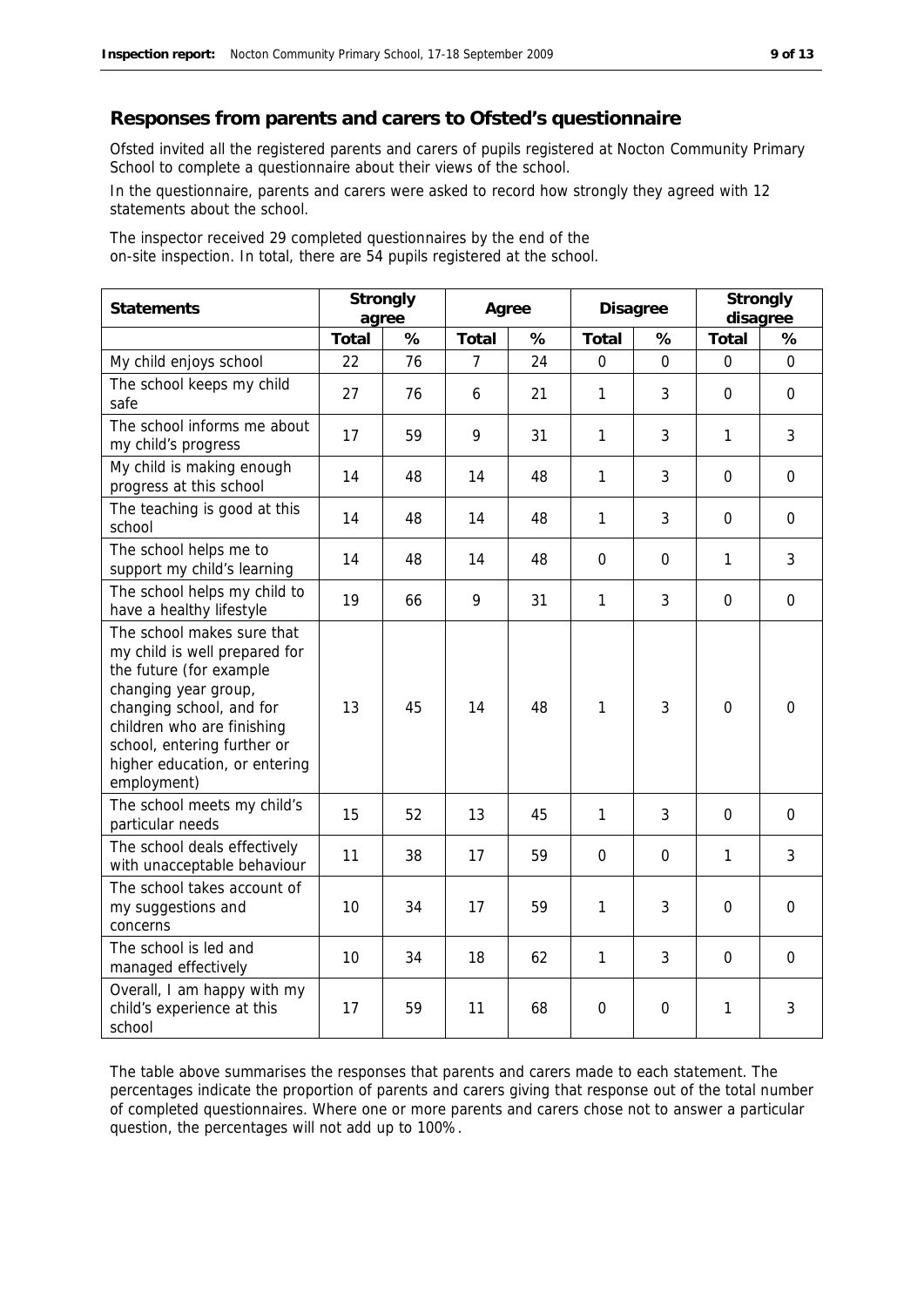# **Glossary**

# **What inspection judgements mean**

| Grade   | Judgement    | Description                                                   |
|---------|--------------|---------------------------------------------------------------|
| Grade 1 | Outstanding  | These features are highly effective. An outstanding           |
|         |              | school provides exceptionally well for all its pupils' needs. |
| Grade 2 | Good         | These are very positive features of a school. A school        |
|         |              | that is good is serving its pupils well.                      |
| Grade 3 | Satisfactory | These features are of reasonable quality. A satisfactory      |
|         |              | school is providing adequately for its pupils.                |
| Grade 4 | Inadequate   | These features are not of an acceptable standard. An          |
|         |              | inadequate school needs to make significant                   |
|         |              | improvement in order to meet the needs of its pupils.         |
|         |              | Ofsted inspectors will make further visits until it           |
|         |              | improves.                                                     |

## **Overall effectiveness of schools inspected between September 2007 and July 2008**

|                 | Overall effectiveness judgement (percentage of schools) |      |              |            |  |
|-----------------|---------------------------------------------------------|------|--------------|------------|--|
| Type of school  | Outstanding                                             | Good | Satisfactory | Inadequate |  |
| Nursery schools | 39                                                      | 58   |              |            |  |
| Primary schools | 13                                                      | 50   | 33           |            |  |
| Secondary       |                                                         |      | 34           |            |  |
| schools         |                                                         | 40   |              |            |  |
| Sixth forms     | 18                                                      | 43   | 37           |            |  |
| Special schools | 26                                                      | 54   | 18           |            |  |
| Pupil referral  |                                                         |      | 30           |            |  |
| units           |                                                         | 55   |              |            |  |
| All schools     | 15                                                      | 49   | 32           |            |  |

The data in the table above were reported in The Annual Report of Her Majesty's Chief Inspector of Education, Children's Services and Skills 2007/08.

Percentages are rounded and do not always add exactly to 100. Secondary school figures include those that have sixth forms, and sixth form figures include only the data specifically for sixth form inspection judgements.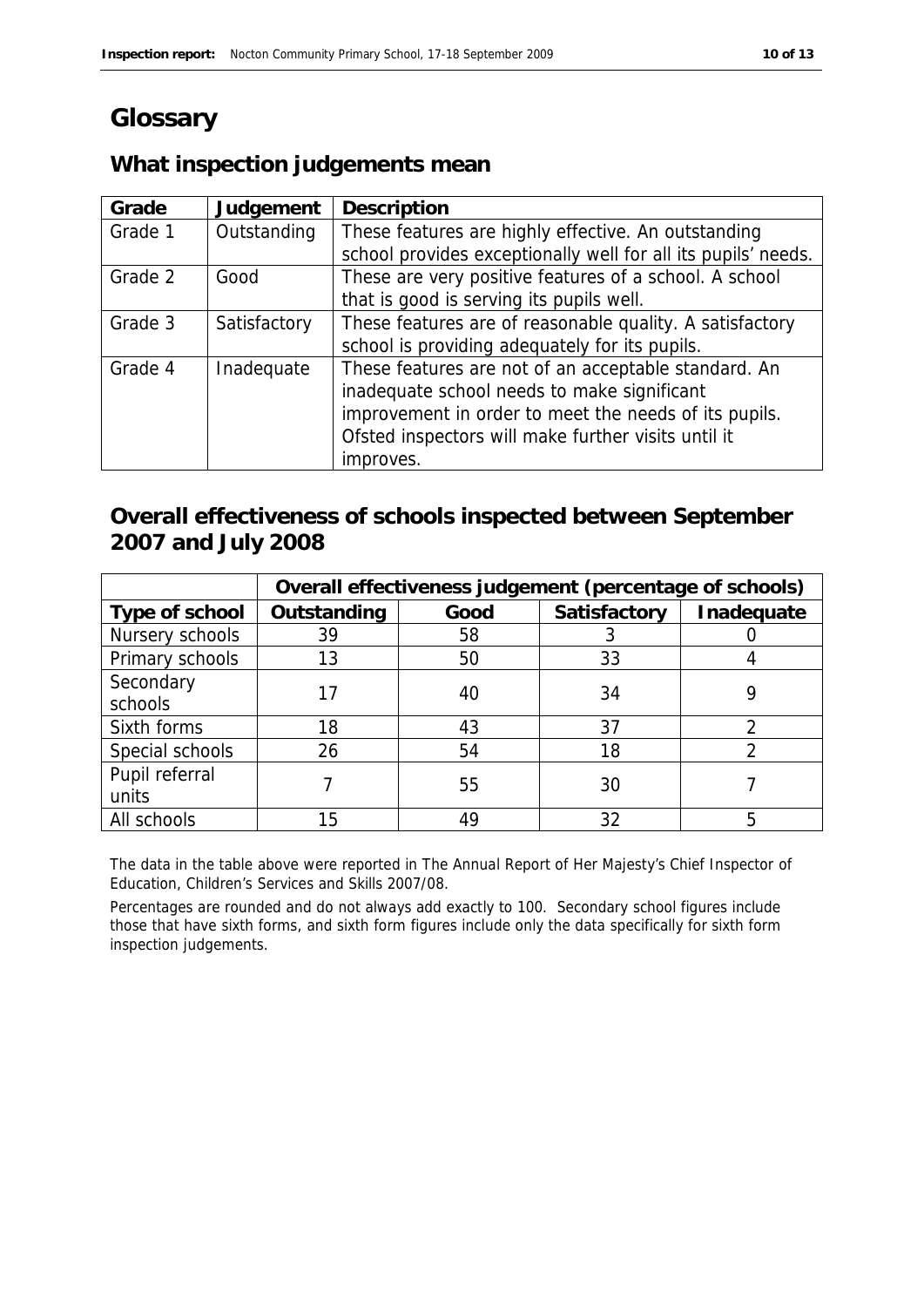# **Common terminology used by inspectors**

| Achievement:               | the progress and success of a pupil in their<br>learning, development or training.                                                                                                                                                          |
|----------------------------|---------------------------------------------------------------------------------------------------------------------------------------------------------------------------------------------------------------------------------------------|
| Attainment:                | the standard of the pupils' work shown by test and<br>examination results and in lessons.                                                                                                                                                   |
| Capacity to improve:       | the proven ability of the school to continue<br>improving. Inspectors base this judgement on what<br>the school has accomplished so far and on the<br>quality of its systems to maintain improvement.                                       |
| Leadership and management: | the contribution of all the staff with responsibilities,<br>not just the headteacher, to identifying priorities,<br>directing and motivating staff and running the<br>school.                                                               |
| Learning:                  | how well pupils acquire knowledge, develop their<br>understanding, learn and practise skills and are<br>developing their competence as learners.                                                                                            |
| Overall effectiveness:     | inspectors form a judgement on a school's overall<br>effectiveness based on the findings from their<br>inspection of the school. The following judgements,<br>in particular, influence what the overall<br>effectiveness judgement will be. |
|                            | The school's capacity for sustained<br>■                                                                                                                                                                                                    |
|                            | improvement.<br>Outcomes for individuals and groups of<br>■<br>pupils.                                                                                                                                                                      |
|                            | The quality of teaching.<br>H<br>The extent to which the curriculum meets<br>■<br>pupils' needs, including, where relevant,                                                                                                                 |
|                            | through partnerships.<br>The effectiveness of care, guidance and<br>support.                                                                                                                                                                |
| Progress:                  | the rate at which pupils are learning in lessons and<br>over longer periods of time. It is often measured<br>by comparing the pupils' attainment at the end of a                                                                            |

key stage with their attainment when they started.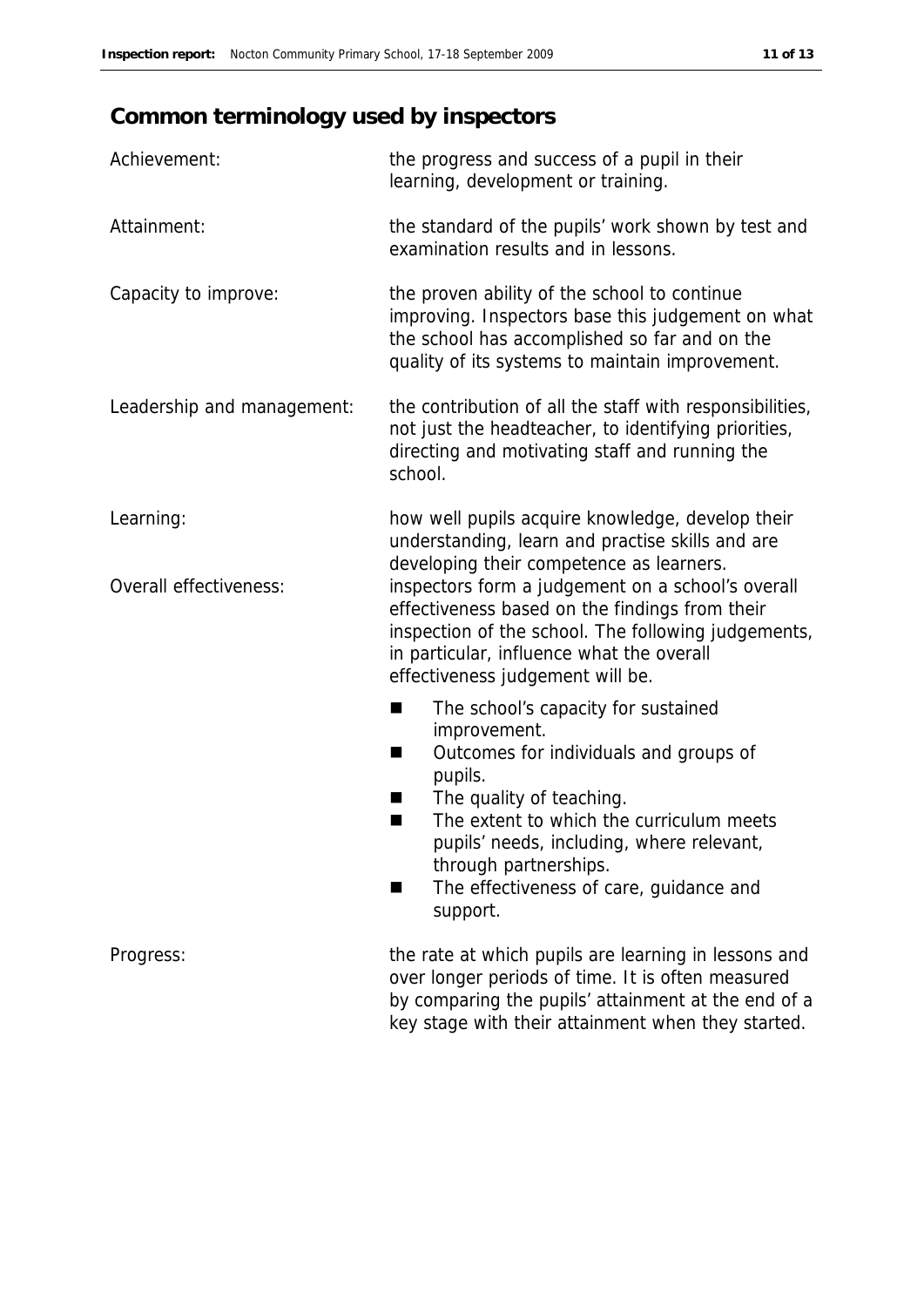

20 September 2009

Dear Pupils

**Inspection of Nocton Community Primary School, Lincoln, LN4 2BJ**

Thank you very much for the welcome you gave me when I visited your school recently. I enjoyed talking to you and watching you work and play. I was particularly impressed at how long you could keep the 'hoola hoop' going! You are very polite and I was particularly pleased to observe your good behaviour and how well you worked with one another.

You are provided with a good education so that you attain standards that are above average by the end of Year 6. The teachers work hard to ensure you make good progress. Those of you who find learning a little difficult are given lots of help that helps you to do well. Occasionally, I think some of you could do even better in your writing and I have asked the school to help you to do so.

You have lots of visits and visitors that make your work more interesting. However, I think you need more opportunities to find out about people from different cultures and backgrounds.

The staff look after you well and you know how to keep safe. You have a good understanding of the sorts of food you should eat to keep healthy – I know it is difficult but keep on trying. It was good to see you taking plenty of exercise and I know the school is proud of your sporting successes.

Those in charge of the school are working hard to make it better. You can help by trying really hard with your writing.

Yours faithfully

Paul Edwards Lead inspector